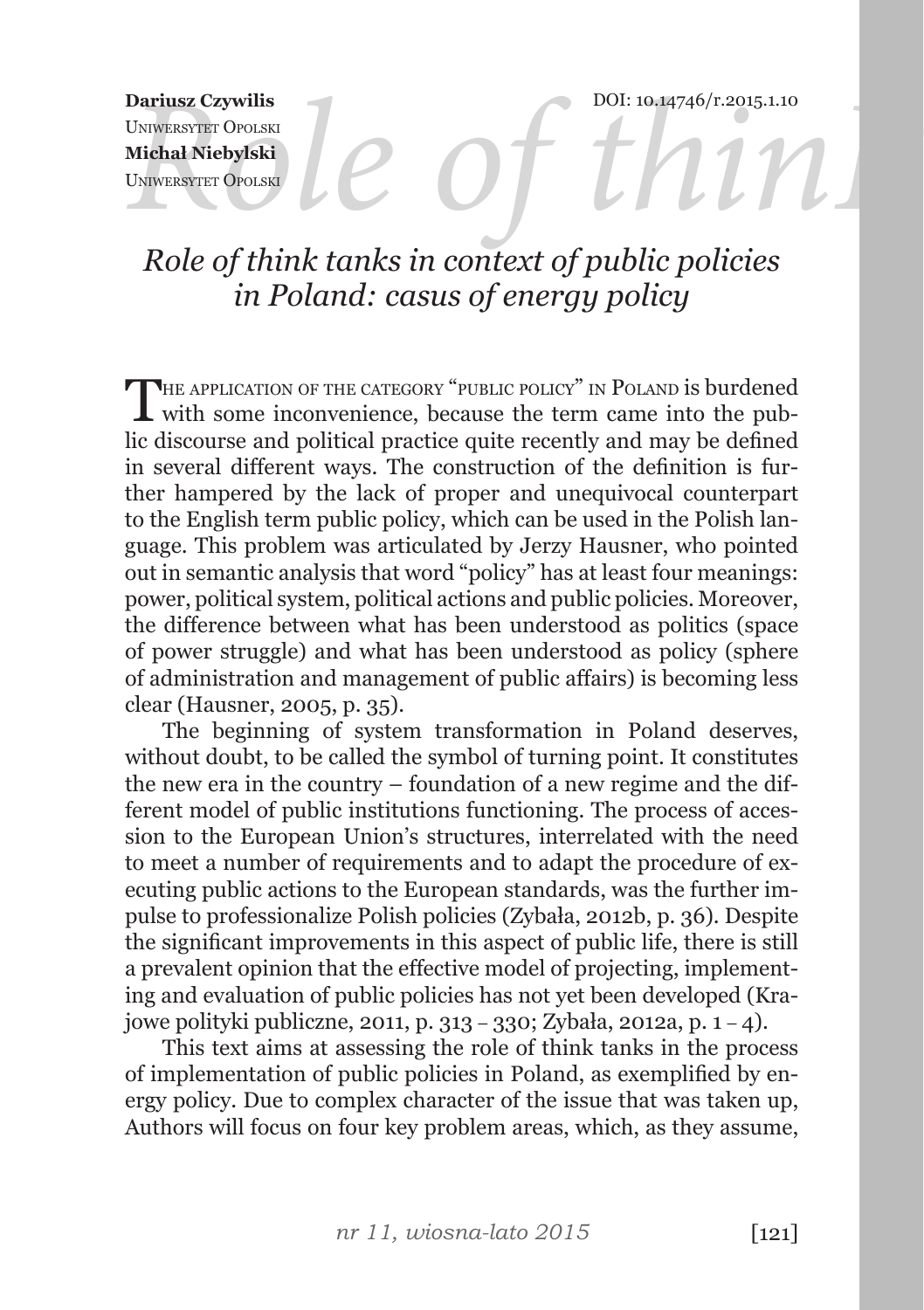play crucial role in shaping of Polish energy policy. This task must be preceded by adequate defining, due to the fact that terms like "think tanks" and "public policies" still are not included as integral components of Polish discourse specific for political actors (parties, public administration), third sector (non-governmental organizations) and social sciences (Zybała, 2010a, p. 25).

### THINK TANKS: DEFINITIONAL APPROACH

The subject of think tanks was the most accurately theorized in Anglo-Saxon and German research literature (Weaver, McGann, 2000 i in.). In Polish literature, the field works broader on the subject of think tanks and political advisory from the perspective of political sciences emerged only after 2010. An entry point for deliberations is the definition worked out during United Nations Development Program (UNDP). According to it, think tanks are "...research, analysis and engagement institutions that generate policy advice on domestic and international issues, enabling both policymakers and the public at large to make informed decisions" (McGann, 2011, p. 8). Martin Thunert decided to underline other important elements in his definition, stating that the most important task of think tanks is "scientific, interdisciplinary research and comment on politically important subjects" (Thunert, 2008, p. 30 – 31). Josef Braml pointed out that think tanks are part of "third sector", which means that it creates a common ground for civil society and its political system, mainly through the exchange of ideas and personnel between public and private sectors (after: Kaczmarek, 2011, s. 17).

Kent Weaver in his typology of think tank institutions distinguished the following types: universities *sans* students, contractual research centers and defense centers. Tadeusz Kaczmarek suggested a modification of Weaver's model, adding one new category – "substantial counseling" which refers to the advocacy of think tanks. This type of expert institution is focused on research of practical problems and obtaining new political arguments (Kaczmarek, 2011, p. 28 – 30).

Monika Sus proposed a division which reflects different methods of work, highlighting three key planes of action: political advising (counseling on formation of functional rules of political institutions or legal rules which refer to them), political consulting (counseling on communication and strategy of political process, campaigns and referendum) and policy advice: counseling based on scientific re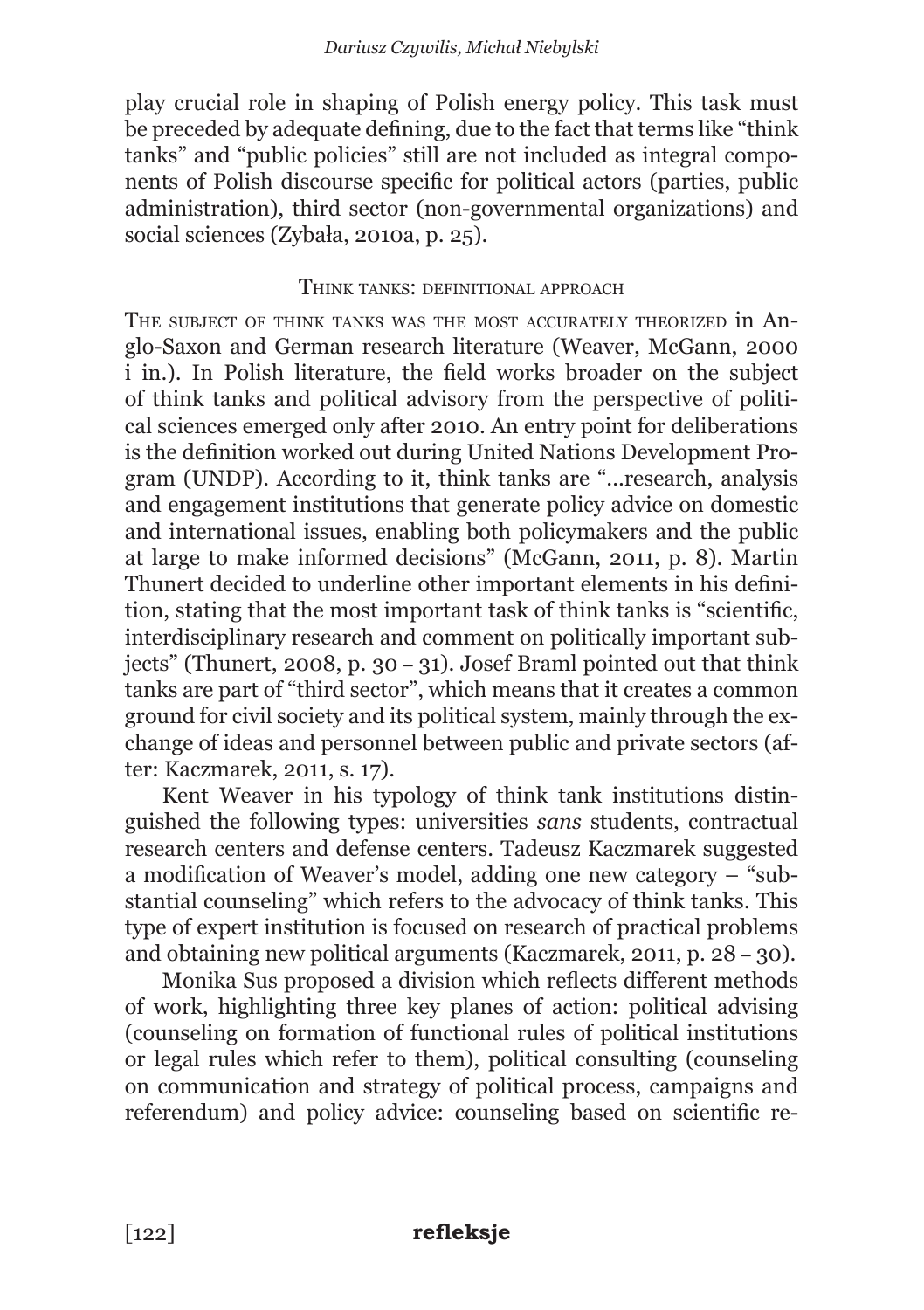search, referring to substantial content of particular political spheres (Sus, 2011, p. 32).

It is important to underline the narrow scope of specialization of the advisory institutions. Think tanks are tasked mainly with substantial-based actions, they are analysis and assessment of current political situation and proposition of further actions in this particular area in accordance to guidelines found in selected ideas and political doctrines, presentation of forecasts and simulations of political occurrences. This knowledge is about to help employees of expert centers by influencing the institutions and playing important role in public debates on subjects defined as think tank's area of expertise (Kaczmarek, 2011, p. 17 – 18). Volker Perthes pointed out five key functions of think tanks: informing of a problem and initiation of a public debate, development of new ideas and concepts, securing the space to test new solutions developed by decision-making bodies, warning about potential problems and initiate as well as support the exchange of ideas between politicians, researchers and society (after: Sus, 2011, p. 89).

#### PUBLIC POLICIES: DEFINITIONAL APPROACH

According to the classical approach of Thomas Dye, public policies are "anything a government chooses to do or not do" (Dye, 1972, p. 2). Despite the high level of generality, this depiction of subject became the point of reference to a considerable number of later defining attempts. Michael Howlett and M. Ramesh explain this fact by two basic elements of public policies being contained by Dye's definition. First: subjects which executes public policy are organs of public authority (mostly government, administration and local governments). Second: results of decision-making process create the content of politics, wherein similar weight have decisions of political actors and their lack of action (no decision counts as decision as well) (Howlett, Ramesh, 1995, p. 5). In the perception of William Jenkins public policy is "a set of interrelated decisions taken by a political actor or group of actors concerning the selection of goals and the means of achieving them within a specified situation where those decisions should, in principle, be within the power of those actors to achieve" (Jenkins, 1978, p. 15). Remark that execution of politics is complex, multidimensional and intentional process, puts itself in the foreground.

Such characteristics brings to light one more feature of public policies – their close connection to social sphere. In dependance to results obtained in process of implementation of politics, society's liv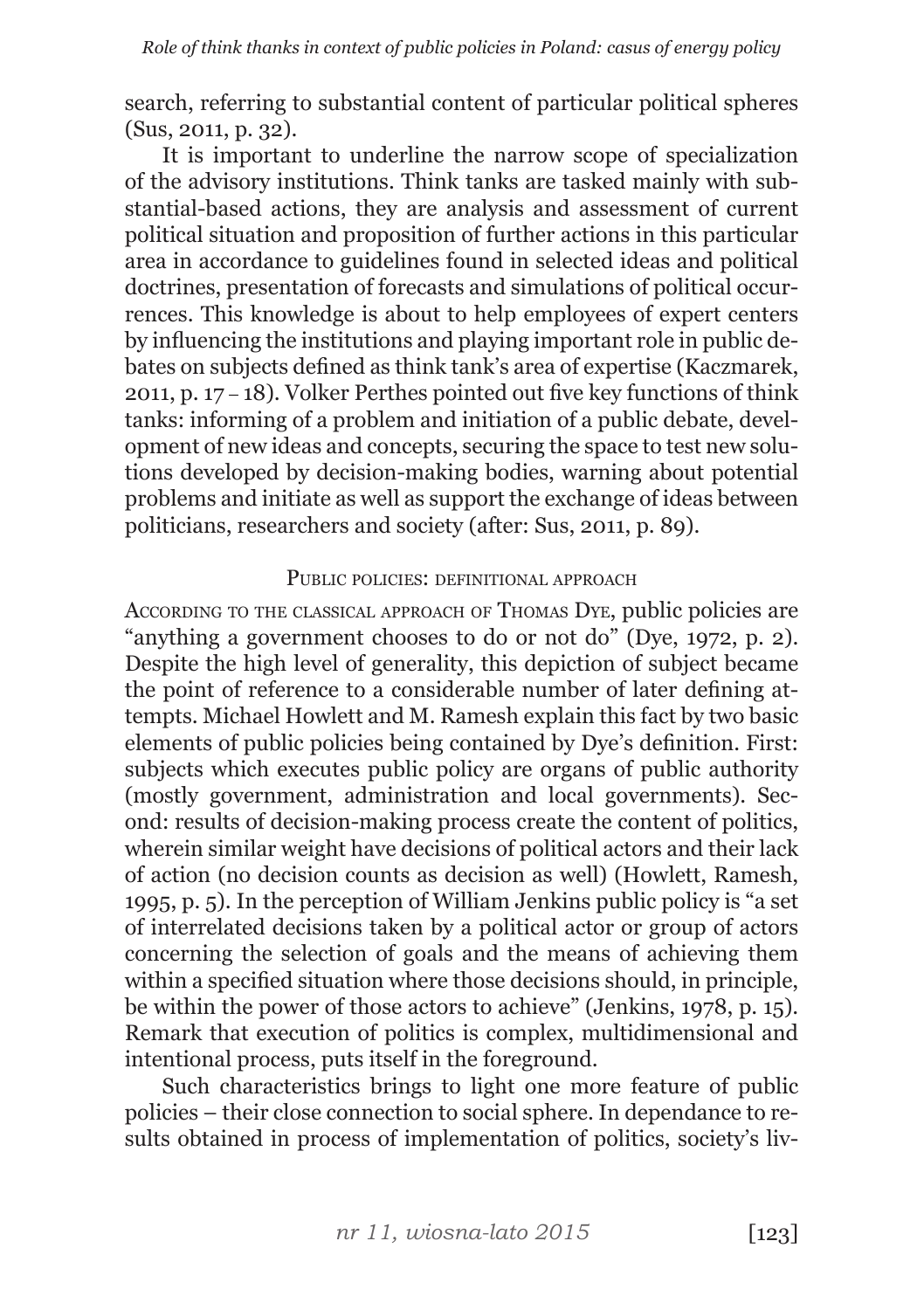ing condition may be changing *in plus* or *in minus*. This aspect was strongly underlined by Brainard Guy Peters. According to his position, "public policy is the sum of government activities, whether pursued directly or through agents, as those activities have an influence on the lives of citizens" (Guy Peters, 2012, p. 4). As mentioned the definition includes a group of participants that design and execute politics for the non-state actors like: non-governmental organisations, groups of interest and informal groups of citizens (Guy Peters, 2012, p. 5). Mark Considine, on the other hand, defines public policies as actions which employ organs of government and which consist in the use of available resources to support preferred system of values (Considine, 1994, p. 6). This statement is burdened with notion that substance of politics reflects the most important values of given society. In opposition, Michael E. Kraft and Scott R. Furlong suggest that delimitation of politics' course is usually determined during a debate over values. Selection of goals and methods of action usually bring axiological dimension of conclusions. Practically speaking, it means that selected set of values is supported by authorities and other values are being left with such form of support (Kraft, Furlong, 2013, p.  $4-5$ ).

Considine's definition contains one other important element. It says that accomplishment of accomplishing preferred state of things, as Yet, limitation of assets effects the imposing actors with the duty of executing their tasks in a way that is effective, efficient and commensurate to possessed means. Such situation generates a need for specialist consultancy offered by expert organizations. Thanks to them, actors may act toward optimization of process of executing public actions.

In accordance with this work's interpretation, public policies are understood as an arena of organized and multidimensional actions of political and non-political actors that use objectified and specialist knowledge to achieve chosen goals with selected methods of obtaining them. These goals are connected to such areas as: the development of society's well-being, resolution of group problems and support of preferred values in conditions of limited resources.

Think tanks in Polish public policies: *casus* of Polish energy policy

Polish energy policy serves as an example of political decision-making based on clearly defined set of values, energy security in this particular case, in condition of limited supplies and based on conflicting goals of interested parties, such as state, private and state-owned compa-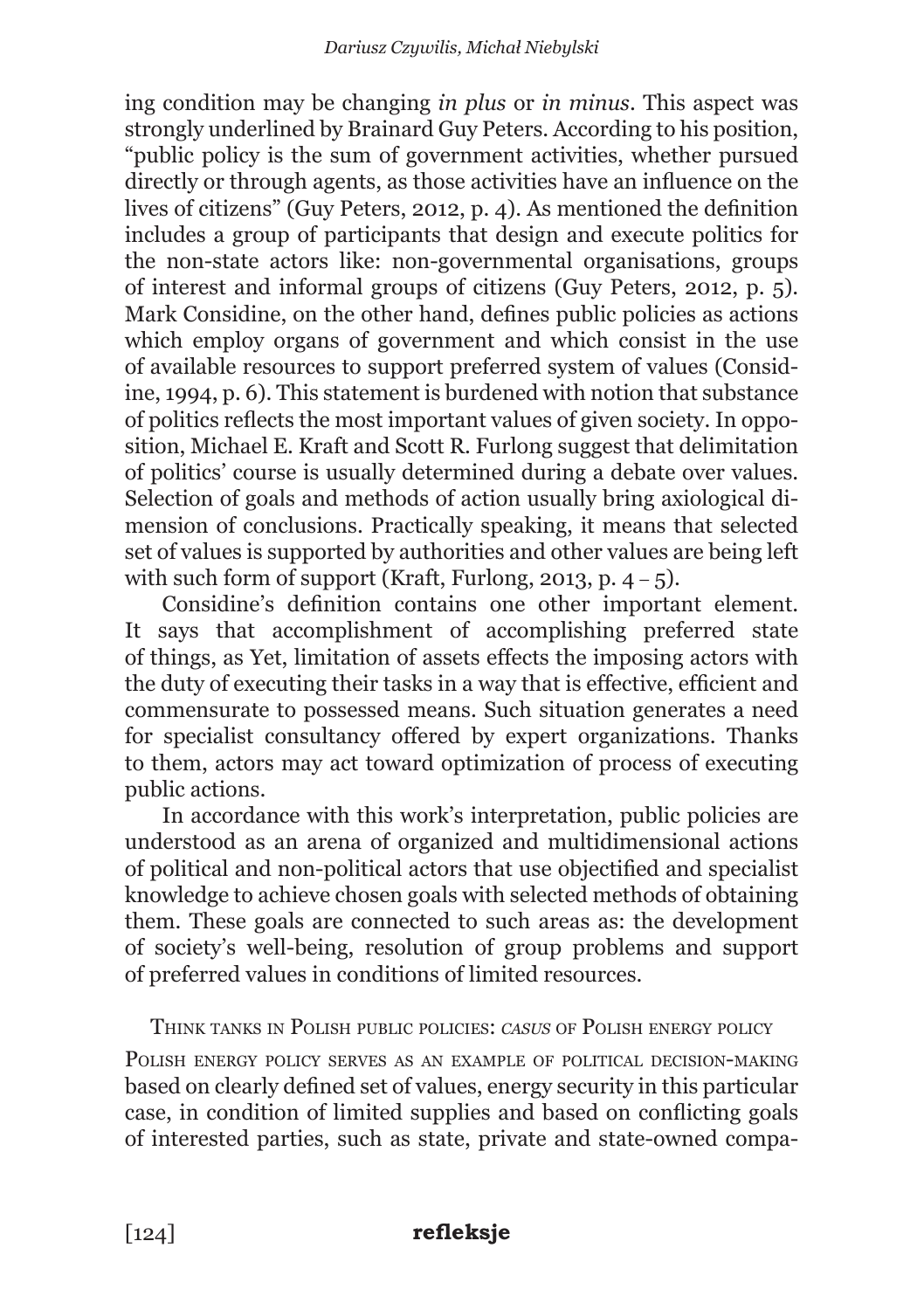nies and society as a whole. Polish energy policy is based on the document *Polityka energetyczna Polski do 2030 roku.* Strategic framework of the text is the background of presentation of the most dire challenges, such as: the growing demand for energy, considerable dependance on import of liquid gas and petroleum, deficiency of generative infrastructure, and requirement of meeting the obligations which are effect of admission of European Union's *3 x 20%* policy. Due to the situation, the following course of action has been set, taking the form of a number of goals to achieve: the improvement of energetic efficiency, improvement in security of fuel supply, diversification of the energy's production structure, development of competitive fuel and energy markets and limitation of negative environmental influence on the energy industry (*Polityka energetyczna*, 2009, p. 4 – 5). These goals are carried out with help of such instruments as: new and effective legal regulations, use of authority of State Treasury and Office of Energy Regulation to impose a supervision over executed policy, benchmarking of regulated markets, monitoring the situation on fuel markets and active policy of Poland in international forums in concern of mentioned policy frameworks (*Polityka energetyczna*, 2009, s. 5).

Although the chosen course of action allows to fully use the think tanks' capability of playing the role of public administration's partner in executing the tasks highlighted in strategic framework, it seems that possibilities of activity for Polish expert institutions in this area are rather limited. It is due to both legal and institutional causes. These organizations are focused mainly on recognition and verification of main problems which emerge during execution of chosen long-term strategy, proposing of future solutions and displaying indirect influence on political elites to achieve change in the legal sphere. Hence, the activities of think tanks in selected areas are limited to publishing analytic reports and research papers, and in co-organization of conferences during which representatives of think tanks meet with agents of public administration and private enterprises. Conferences like *Shale Gas World Europe 2013* or *Nafta i Gaz 2013*, co-hosted by Kosciuszko Institute (Instytut Kościuszki, IK), serve as perfect example of such activity.

Apart from IK, following selected think tanks have been actively researching and exploring the angles of Polish energy policy: Instytut Sobieskiego (IS), IK, demosEUROPA foundation, Heinrich Böll Foundation (Heinrich Böll Stiftung) and, to lesser extent, Polski Instytut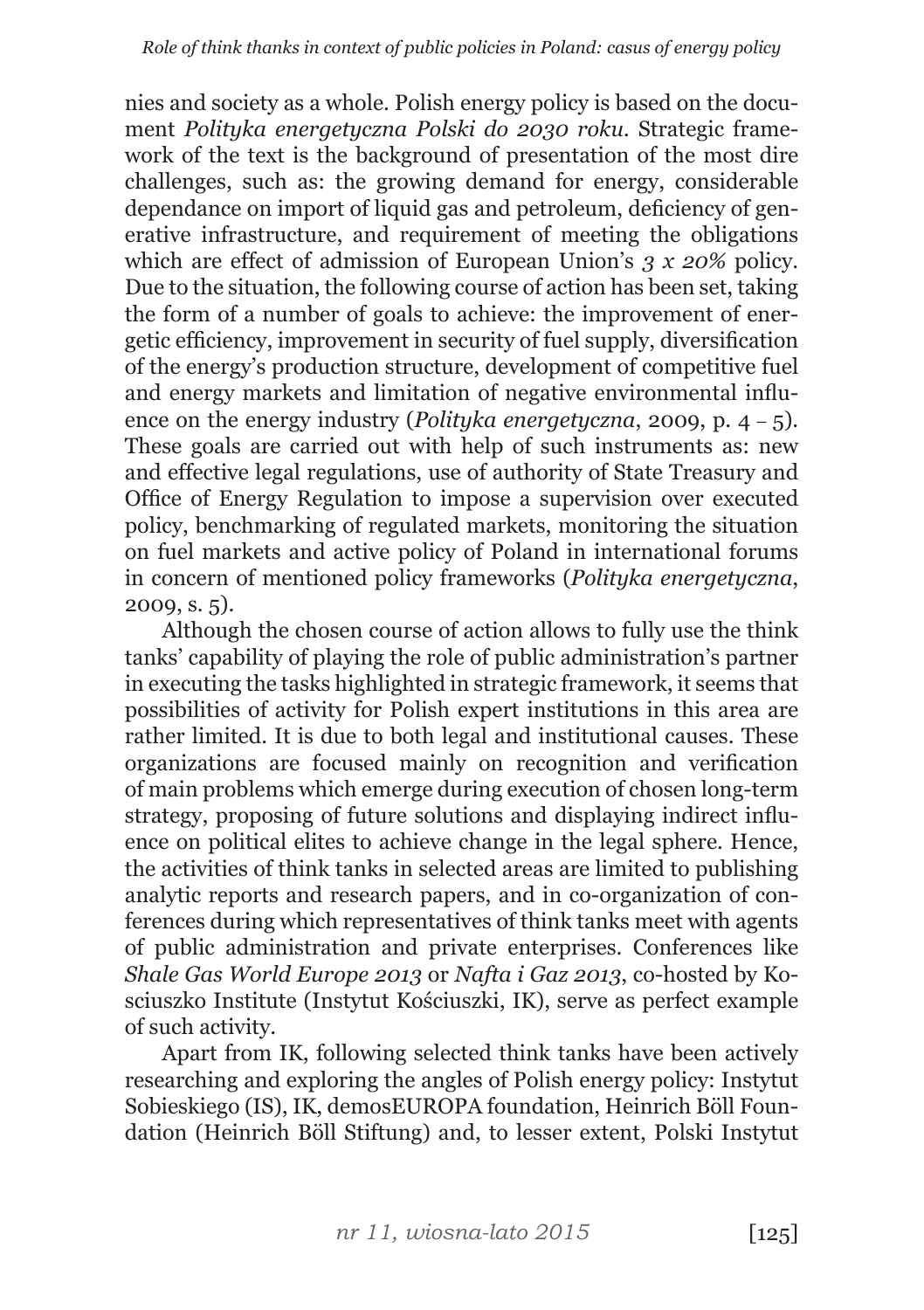Spraw Międzynarodowych (PISM) and Pulaski Foundation (Fundacja im. Kazimierza Pułaskiego). These institutions present their solutions of Polish energy policy problems mostly in the form of reports, available to the public, as well as statements presented in main Polish media channels. It is important to point out that equal amount of attention in these reports is being paid to national directives of energy policy and to guidelines presented by European Union within frames of action plan Energy Policy for Europe. Four key areas of interest of Polish think tanks in context of energy policy are being presented below. These subjects are, as follows: evaluation of long-term energy strategy of Poland, actions for energy diversification, activities of Polish energy diplomacy and actions aimed at implementation of EU's guidelines concerning change of country's energy profile for low-emission.

First of researched area of activities of think tanks is the evaluation of strategic framework presented in *Polityka energetyczna Polski do 2030 roku*. In the case of Sobieski Institute the document was found to be too vague and lacking any clear leads concerning the definite direction of development (Chojnacki, 2011). Such remarks are not different from the statements of experts affiliated with other research centers, like Andrzej Sikora of the Instytut Studiów Energetycznych (cire.pl, 2013). Expert of IS suggest the application of institutional revolution that consists in increasing the role of the market regulator by expanding his competence range and giving him a possibility of effective co-creation of legal rules (Zajdler, 2013, p. 21 – 22). Experts of demosEUROPA proposed broadening of the strategic planning formula. This proposition can be found in the joint report of demosEUROPA and Instytut Badań Strukturalnych (Insitute of Structural Reseach, IBS), *Mix energetyczny Polski do 2050 r.* This publication contains recommendations which are consistent with propositions of the government, with added postulate of advancing the process of modernization of the country's transmission traction (Bukowski, Śniegocki, 2011, p. 31). Research papers commissioned by Heinrich Böll Foundation suggest a dissimilar scenario: development of system of micronetworks of renewable energy sources, with reduction of costs of turning to low-emission energy model being the key argument (Instytut Energii Odnawialnej, 2013, p. 32 – 33, Wielgo 2013). This may allow to leave the system, where hard coal remains the country's major energy resource (see: Wróblewska 2010).

Sobieski Instutite reacted positively to the long-term plans of the Polish government concerning the diversification of natural re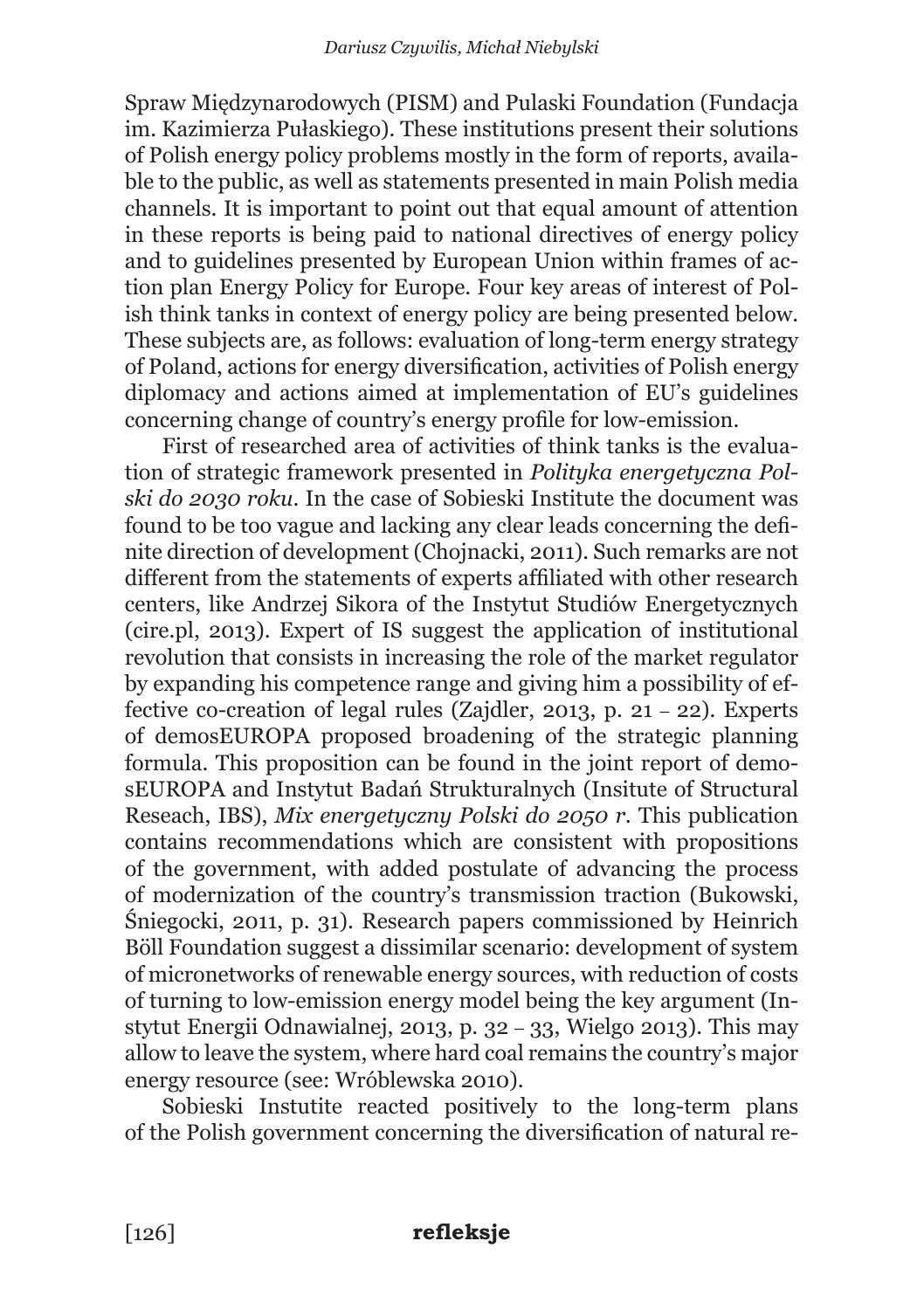sources through the increase in extraction of shale gas. Experts estimated the deal between Polskie Górnictwo Naftowe I Gazownictwo (PGNiG) and American Chevron consortium as beneficial, pointing out that it allows the Polish side to obtain know-how on hydraulic fracturing (*fracking*) of wells through which the gas is being extracted. It also supplies the Polish side with financial benefits necessary to accomplish the investment. Experts of Kosciuszko Institute were way more critical when assessing the problem. They pointed out the legal obstacles which diminish the influx and intensification of the action of foreign investors. Izabela Albrycht and Wojciech Bigaj proved that deregulation of law has malefic effect, mostly by discouraging potential business partners from investing in expensive exploratory procedures (Albrycht, Bigaj, 2013, p.  $2 - 4$ ). They also pointed out that the criteria of obtaining permission grant are too narrow from the business side's point of view.

Questions about investment in nuclear energy also emerge in the context of diversification. Heinrich Böll Foundation expressed firm objection toward the development of such technology in Poland. On the other hand, according to the analysis presented by demosEUROPA experts, nuclear energy is ranked as basically non-emission source of energy, which positively impacts the quality of both energy diversification and environment (Hinc, 2012, p. 125).

The subject of energy diplomacy and place of Poland in the European system of energy transmission was accurately researched by experts of Pulaski Foundation and PISM. Both of the expert groups paid special attention to subjects of transit and storage of liquid gas. This system was found by researchers of Pulaski Foundation as unfavorable, mostly due to inflexible character of transit infrastructure and low level of diversification of supplies, which effects in dependance of Polish energy security on the Russian state (Toś, 2010, p. 8 – 9). On the other hand, PISM's analysts find Polish system as safe enough, pointing out only a few weaknesses including the lack of implementation of uniform energy security strategy in the context of gas supply. They suggested that the Polish role in the European energy system is growing, despite the negligence on the side of the political elite. This is an effect of actions toward launching a liquid gas terminal in Świnoujście port harbor (Gawlikowska-Fyk, Kałan, 2013, s. 26 – 29, see: Ćwiek-Karpowicz, 2012, p. 19). Analysts of both foundations pointed out that unification of the European Union's energy market is a chance to improve Poland's energy security, especially in the con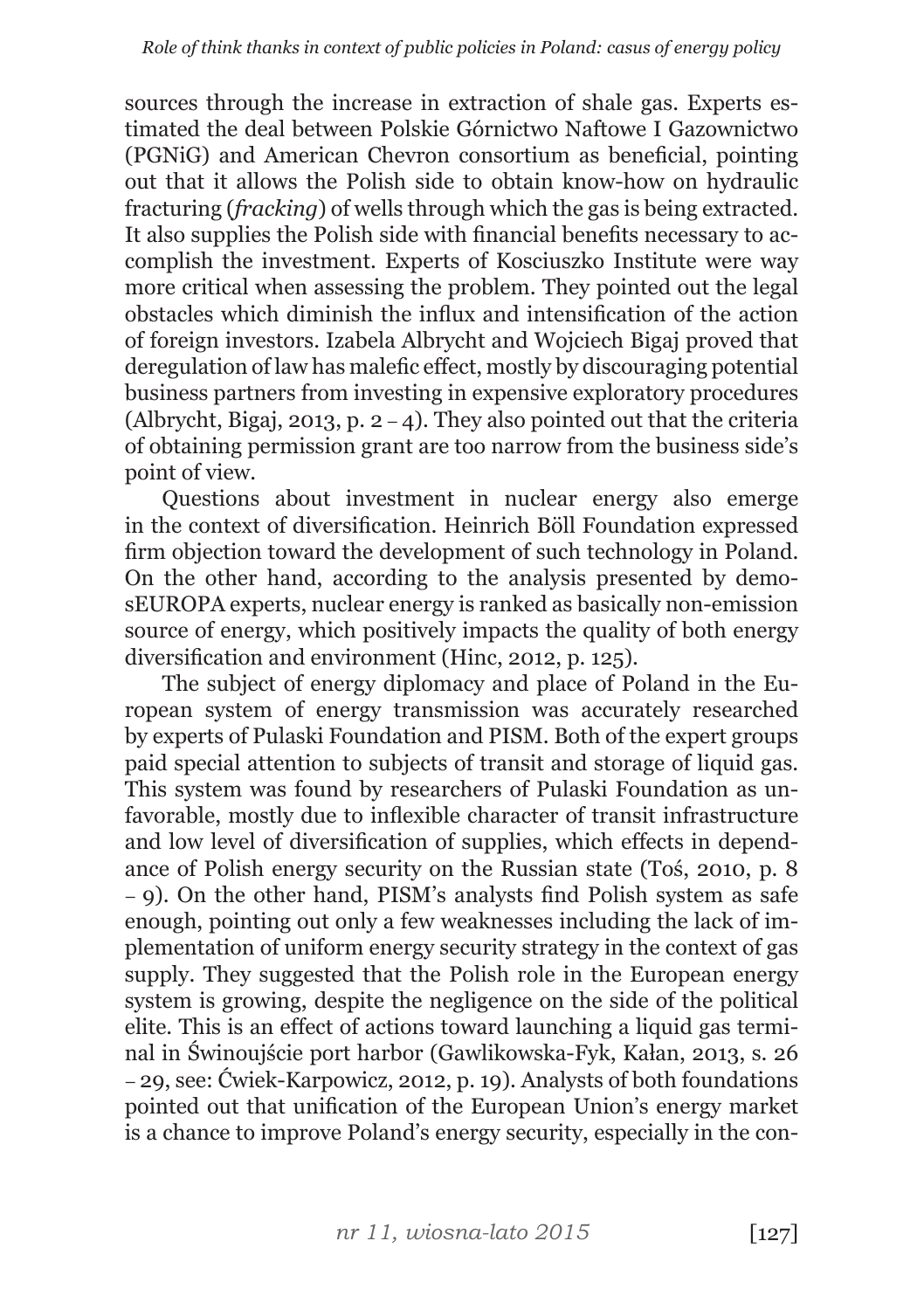text of their relations with Russia. They also indicated the importance of cooperation with the Nordic states in the context of energy supply as it is continuously growing (Ćwiek-Karpowicz, 2012, p. 21). Part of independence of Polish energy industry from Russia was also researched by Pulaski Foundation's experts with regards to nuclear energy industry. More precisely: they looked into the cooperation between Poland and the Baltic states for the building and the common use of nuclear power plant Ignalina II in Lithuania. They see pro-Russian stance of the Lithuanian political elites as the biggest obstacle in development of the plan (Nyga-Łukaszewska, Ruszel, 2010, s. 21 – 22).

Two chief energy experts of IS, Tomasz Chmal and Robert Zajdler, are critical toward the adoption of EU's climate policy, pointing out that it threatens the Polish economy, the proposed quotas are somewhat unrealistic, and that Poland lacks in effective infrastructure to properly use renewable energy sources (Chmal, 2013; Zajdler, Hara, Staniłko, 2012; Zajdler, 2012). IS experts do not suggest that the use of renewable sources of energy should be abandoned, but they warn of the high costs of implementation of French or Danish infrastructural and legal solutions. Experts of IK offer similar advice. Their approach is exemplified by their claim that the Polish government's decision of vetoing EU's proposals toward reduction of CO2 emission by 80% was rational and compatible with Polish national interest (Albrycht 2013). Representatives of demosEUROPA and Heinrich Böll Foundation stand on diametrically different ground. Agata Hinc (demosEUROPA) presented in the report of the government's Bureau of Parliamentary Analysis steps toward meeting EU's norms of energy production, which she found as advantageous for Poland and its development (Hinc, 2012, p. 111). Hinc, while acknowledging aforementioned reservations toward the Union's climate policy, found it to be one of the cornerstones of common policy. Representatives from the Polish branch of the German foundation recommended the adoption of the climate pact as a whole, including the propositions of policy aggravating (increase in charges for air pollution, more effective sanctions against subject emitting gases which increase greenhouse effect, leaving the quota system as lacking in moral value, see: Verolme et al., 2013). Analysts of Pulaski Foundation were more moderate with their propositions: they recommended acting toward low-emission economy, but recognized high cost of such operation, and necessity of cooperation between various sectors of the economic system. Findings of the foundation's experts are similar to these of IS: they claim that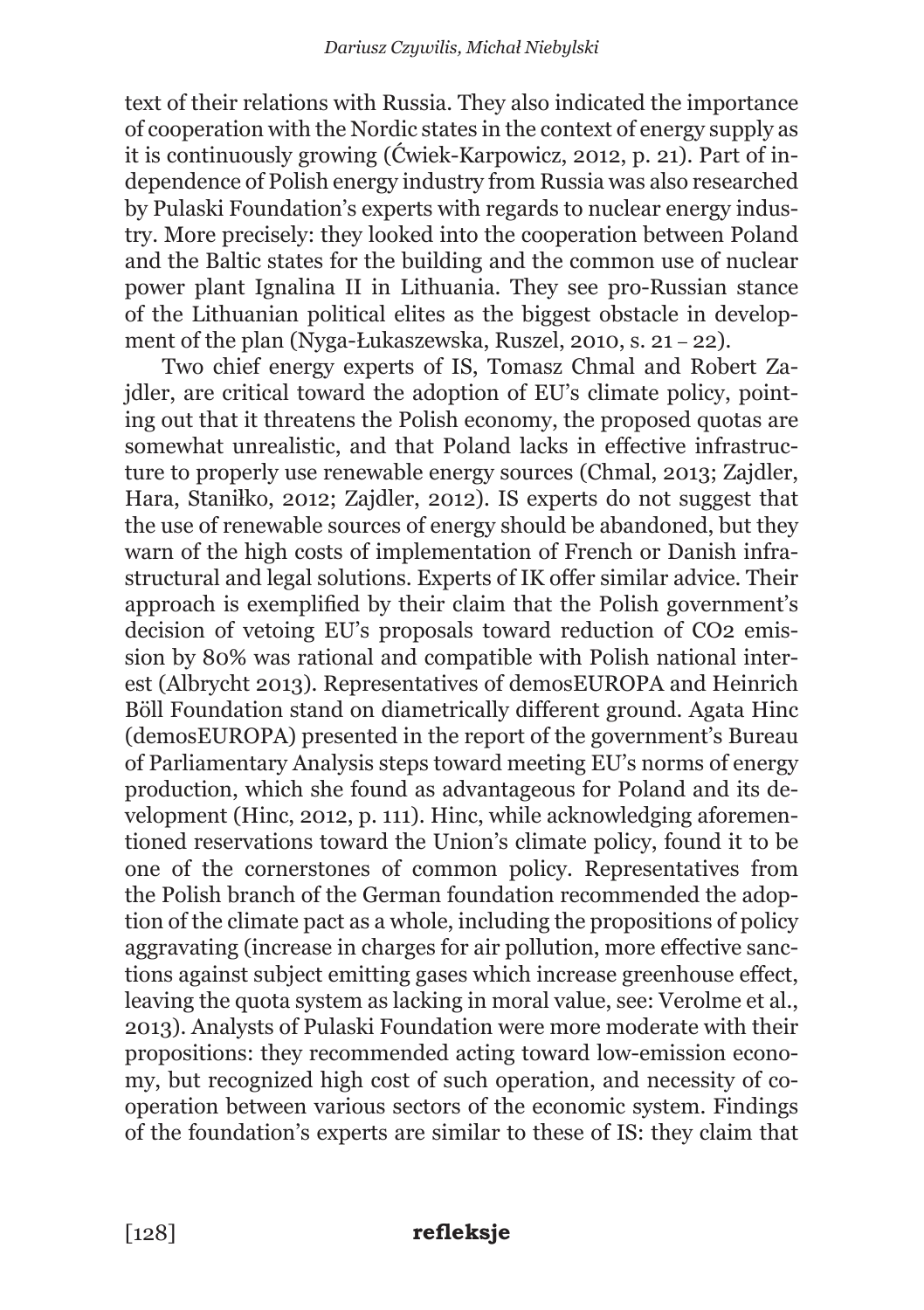despite the changes, hard coal will remain as thecountry's dominant energy supply, contrarily to the European Commission's optimistic claims (Kalandyk, Ruszel, 2011, ss. 15, 20).

#### **SUMMARY**

The Polish energy policy is one of the crucial elements of country's *ratio legis*. As a public policy, it is a common ground for multiple groups of interest and their activities aimed at achieving what they perceive as a success. It may be maintaining the structure of the Polish energy industry, modernizing it in accordance of the EU's directives, reducing the energy prices or achieving independence from supplies brought in from one country, to achieve security through diversification. Think tanks in Poland are active participants in the conflict of interests presented by M. Considine: they act for achieving the change in the Polish energy policy and they aim at influencing the government and other political bodies to obtain legal regulations which reflect the think tank's set of values. Their presence in the game of interest reflects the theoretical approach of Josef Braml, and shows the possibilities and limitations of subjects from the "third sector" in their interaction with administrative bodies. The major handicap of expert institutions is limited by the possibility of imposing political change through the systemic (legal) means. On the other hand, as it is indicated by example of Instytut Sobieskiego and Law and Justice (Prawo i Sprawiedliwość) party, they are capable of influencing the program through participation in the works of the "shadow cabinet" and persuading the party members to include the postulates of increased regulation and maintenance on hard coal as the primary energy source into political agenda, which increases substantial knowledge and preparation for debate on the MP's side.

#### **BIBLIOGRAPHY**

- Albrycht I. (2013), *Stanowisko Instytutu Kościuszki przed szczytem Rady Europejskiej w kontekście polityki klimatycznej i energetycznej*, Instytut Kościuszki, Warszawa.
- Albrycht I., Bigaj W. (2013), *Jak powstrzymać ewakuację zagranicznych inwestorów z polskiego sektora gazu łupkowego?* Instytut Kościuszki, Warszawa.
- Bukowski M., Śniegocki A. (2011), *Mix energetyczny 2050. Analiza scenariuszy dla Polski*, Ministerstwo Gospodarki, Warszawa.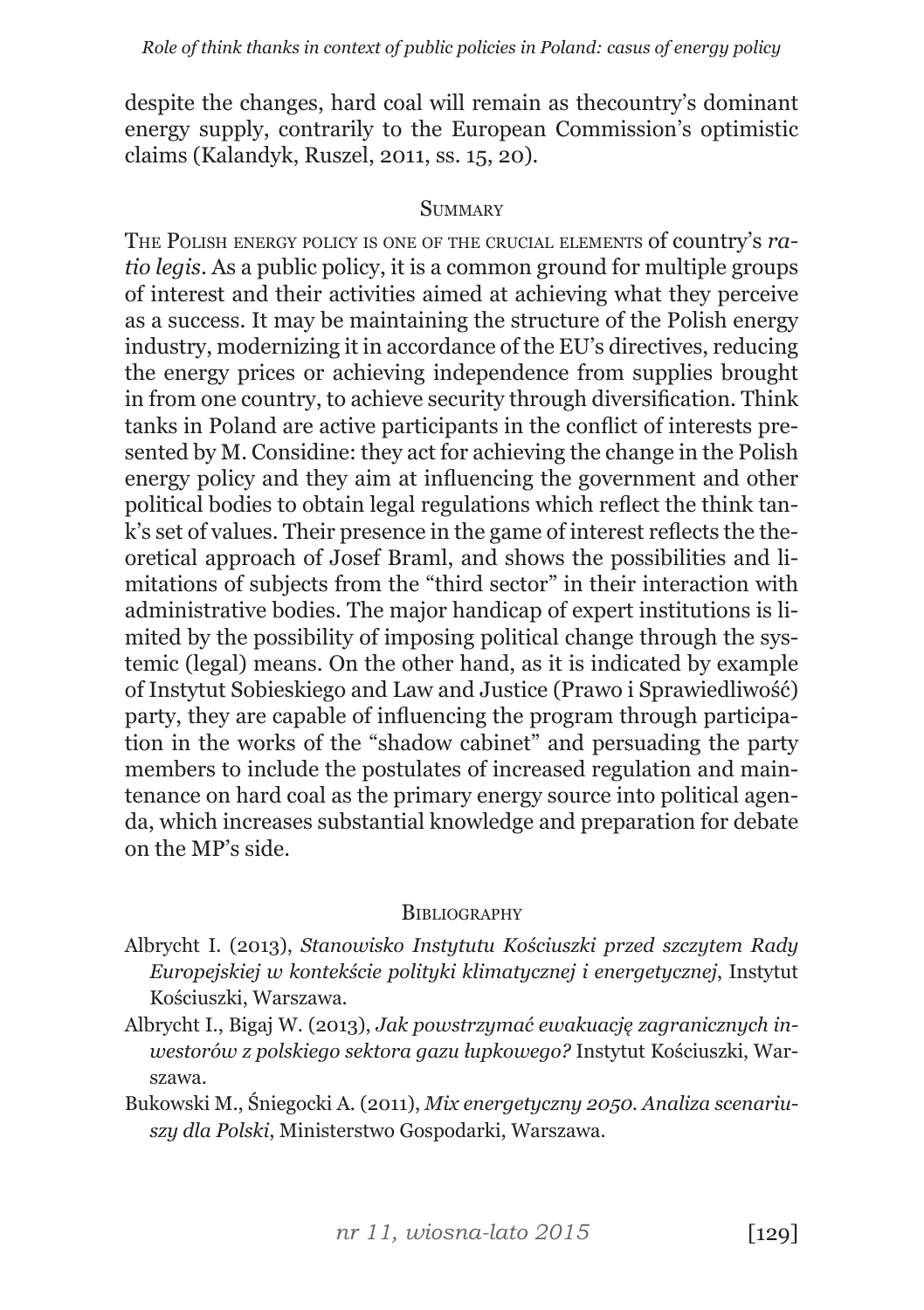- Chmal T. (2013), *Na rynku hurtowym będzie obniżka cen energii*, http:// biznesalert.pl/chmal-na-rynku-hurtowym-bedzie-obnizka-cen-energii/, 27.12.2013.
- Chojnacki I. (2011), *T. Chmal, Instytut Sobieskiego: nie widzę wielkich atutów dalszej prywatyzacji energetyki*, http://energetyka.wnp.pl/t-chmal-instytut-sobieskiego-nie-widze-wielkich-atutow-dalszej-prywatyzacjienergetyki,150898\_1\_0\_1.html, 28.12.2013.
- Cochran C. E., Mayer L. C., Carr T. R., Cayer N. J. (2009), *American Public Policy: An Introduction*, Cengage Learning, Wadsworth.
- Considine M. (1994), *Public Policy: A Critical Approach*, Melbourne.
- Dye T. R. (2001) *Understanding Public Policy*, Nowy Jork.
- Gawlikowska-Fyk A., Kałan D. (2013), *Poland: Northern Wishes, Southern Promises*, [w:] *North-South Gas Corridor: Geopolitical Breakthrough in Central Europe*, red. Ćwiek-Karpowicz J., Kałan D., Polski Instytut Spraw Międzynarodowych,Warszawa.
- Guy Peters B. (2012), *American Public Policy: Promise and Performance*, Londyn.
- Hausner J. (2008), *Zarządzanie publiczne*, Warszawa.
- Hinc A. (2012), *Transformacja gospodarki w kierunku niskoemisyjnym*, [w:] *Polityka klimatyczna*, red. M. Wróblewski, "Studia BAS", nr 1.
- Howlett M., Ramesh M. (1995), *Studying Public Policy: Policy Cycles and Policy Subsystems*, Oxford.
- Instytut Energii Odnawialnej (2013), *Krajowy Plan Rozwoju Mikroinstalacji Odnawialnych Źródeł Energii do 2020 roku*, Instytut Energii Odnawialnej, Warszawa.
- Jenkins W. I. (1978) *Policy Analysis: A Political and Organizational Perspective*, Nowy Jork.
- Kaczmarek T. T. (2011), *Kto kieruje globalizacją? Think tanki kuźnie nowych idei*, Warszawa.
- Kalandyk K., Ruszel M. (2011), *Polityka klimatyczna i rozwój OZE wobec współczesnych wyzwań UE*, "Raport Pułaskiego", nr 2.
- Kraft M. E., Furlong S. R. (2013), *Public Policy: Politics, Analysis, and Alternatives*, Londyn.
- *Krajowe polityki publiczne a polityka spójności kluczowe bariery rozwoju Polski* (2011), red. D. Jegorow, Chełmskie Stowarzyszenie Rozwoju Społeczno-Gospodarczego CIVIS, Chełm.
- McGann J. G. (2011), *Think Tanks: The Global, Regional and National Dimensions*, [w:] *Think Tanks in Policy Making – Do They Matter*, Friedrich-Ebert-Stiftung, Shanghai.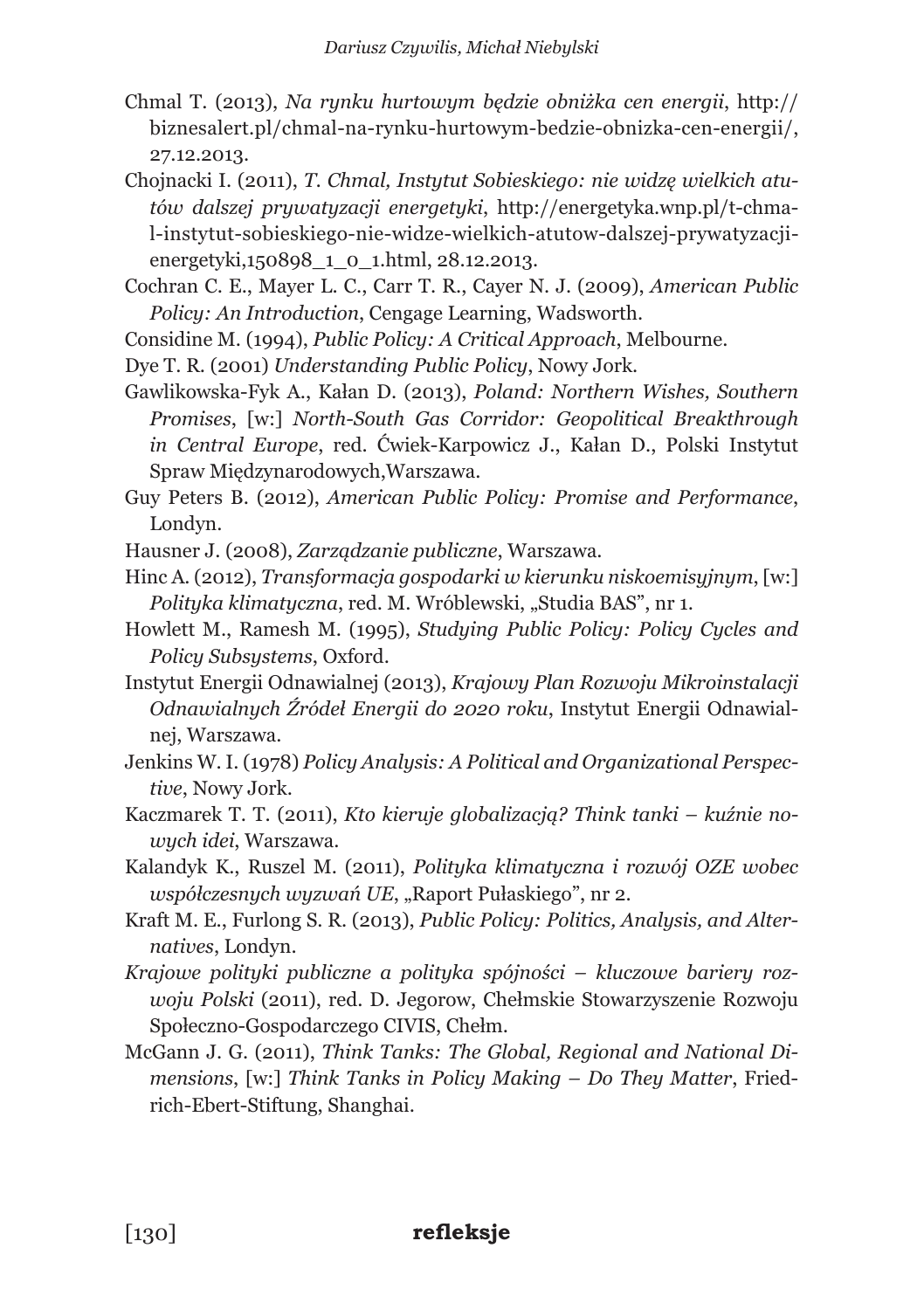- Nierada P. (2013), *Instytut Sobieskiego o polskiej strategii energetycznej*, http://www.rynekinfrastruktury.pl/artykul/drukuj/34/instytutsobieskiego-o-polskiej-strategii-energetycznej.html, 30.11.2013.
- Nyga-Łukaszewska H., Ruszel M. (2010), *Energetyka jądrowa w Polsce*, "Raport Pułaskiego", nr 3.
- *Partnerstwo w kryzysie? Współpraca energetyczna Niemiec i Rosji w regionie Morza Bałtyckiego* (2012), red. Ćwiek-Karpowicz J., Polski Instytut Spraw Międzynarodowych, Warszawa.
- *Polityka energetyczna Polski do 2030 roku* (2009), Ministerstwo Gospodarki RP, Dokument przyjęty przez Radę Ministrów w dniu 10 listopada 2009 r., Warszawa.
- *Sikora: polityka energetyczna do 2030 r. jest już przestarzała i musi być zmieniona* (2013), http://www.cire.pl/item,74321,8,3,4,0,220526,0,sikora-polityka-energetyczna-do-2030-r-jest-juz-przestarzala-i-musi-byc- -zmieniona.html, 27.12.2013.
- Stone D. (2007), *Public Policy Analysis and Think Tanks*, [w:] *Handbook of Public Policy Analysis Theory, Politics, and Methods*, red. F. Fischer G. J. Miller, M. S. Sidney, Boca Raton, Londyn, Nowy Jork.
- Sus M. (2011), *Doradztwo w polityce zagranicznej Polski i Niemiec. Inspiracje dla Polski na przykładzie wybranych ośrodków eksperckich*, Wrocław.
- Thunert M. (2003), *Think Tanks in Deutschland Berater der Politik* ?, "Aus Politik und Zeitgeschichte", nr 15.
- Toś A. (2010), *Ocena budowy w Polsce terminala do odbioru skroplonego gazu ziemnego (LNG) w kontekście dywersyfikacji dostaw gazu ziemnego,* "Raport Pułaskiego", nr 4.
- Verolme H. i in. (2013), *What Future for International Climate Politics? A Call for Strategic Reset*, "Heinrich Boll Stiftung Publication Series: Ecology", nr 32.
- Weaver R. K., McGann J. G. (red.) (2000), *Think Tanks and Civil Societies: Catalysts for Ideas and Action*, New Brunshwick-London.
- Wielgo M. (2013), *Polacy bliżej wytwarzania prądu na własne potrzeby*, http://wyborcza.biz/biznes/1,100896,14257362,Biurokracja\_zniecheca\_ do\_odnawialnych\_zrodel\_energii\_.html#ixzz2Z6Y6zGw2, 11.07.2013.
- Wróblewska E., *Rola CCS w Polityce energetycznej Polski do 2030r.* Wystąpienie Przedstawiciela Ministerstwa Gospodarki na konferencji DemosEuropa, Warszawa 2010.
- Zajdler R. (2009), *Wkrótce silniejsza pozycja regulatora rynku energii*, "Rzeczpospolita", 06.06.2009.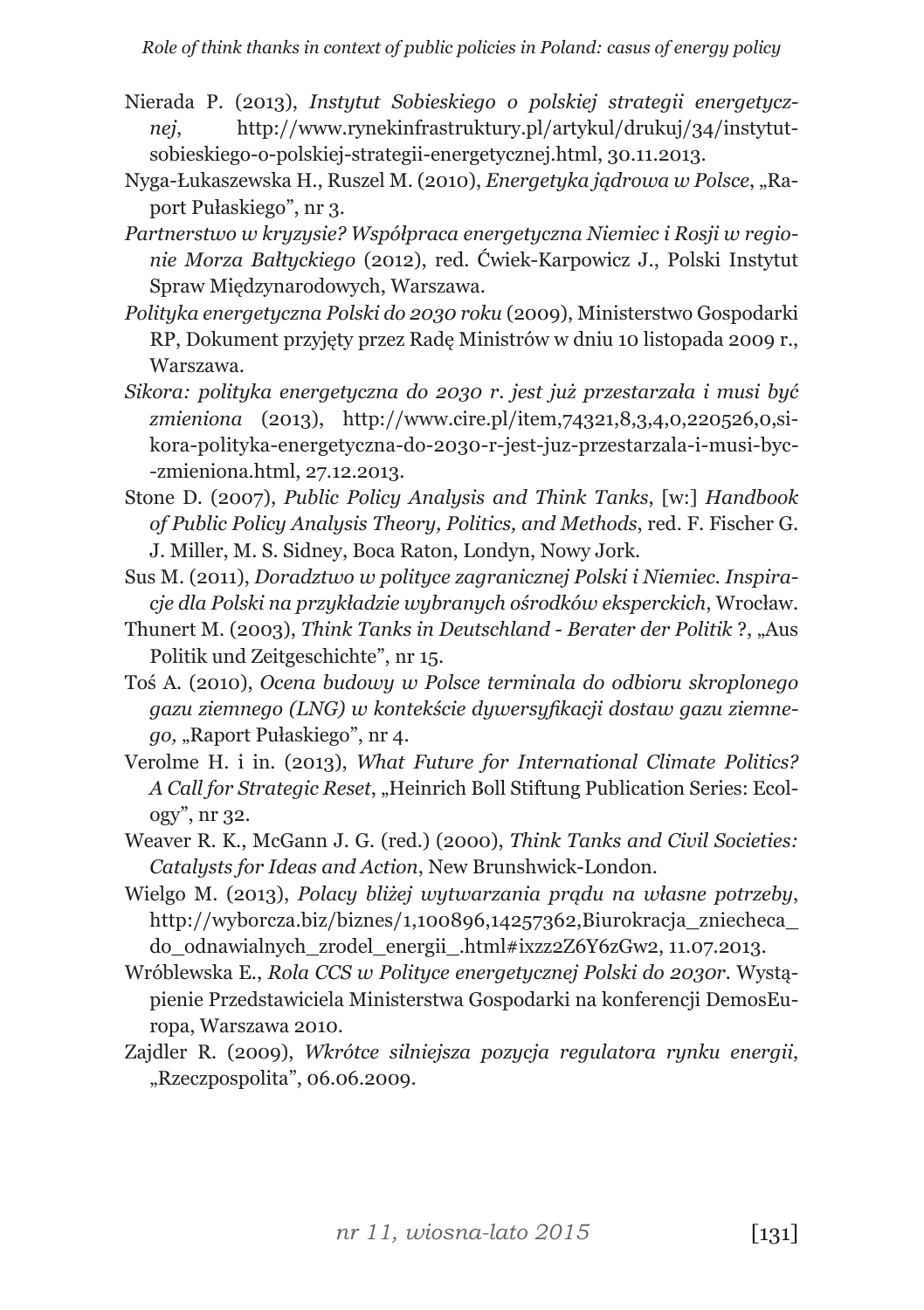- Zajdler R. (2012), *The future of gas pricing in the long-term contracts in Central Eastern Europe. Global markets trends versus regional particularities*, Instytut Sobieskiego, Warszawa.
- Zajdler R. (2013) *Znaczenie połączeń wzajemnych w budowie jednolitego rynku energii Unii Europejskiej. Wprowadzenie*, Instytut Sobieskiego, Warszawa.
- Zajdler R., Hara T., Staniłko J. (2012), *Formuły cenowe w kontraktach długoterminowych na dostawę gazu do Unii Europejskiej*, Instytut Sobieskiego, Warszawa.
- Zbieranek P. (2011), *Polski model organizacji typu think tank*, Warszawa.
- Zybała A. (2010a), *Polityki publiczne. Teoria, doświadczenia, praktyka*, "Animacja Życia Publicznego. Zeszyty Centrum Badań Społeczności i Polityk Lokalnych", nr 1 – 2.
- Zybała A. (2010b), *W gąszczu polityk publicznych*, "Animacja Życia Publicznego. Zeszyty Centrum Badań Społeczności i Polityk Lokalnych", nr 3.
- Zybała A. (2012a), *O lepszą jakość polityk publicznych*, Instytut Spraw Publicznych, Warszawa.
- Zybała A. (2012b), *Polityki publiczne*, Krajowa Szkoła Administracji Publicznej, Warszawa.

## **STRESZCZENIE**

Analiza ma na celu przedstawienie teoretycznego <sup>i</sup> praktycznego aspektu formowania polityk publicznych oraz roli jaką odgrywają w nich instytucje typu think tank. Podjęto próbę praktycznej implementacji rozważań teoretycznych na przykładzie polskiej polityki energetycznej i roli, jaką think tanki odgrywają w jej formowaniu. Wskazano etapy formowania polityk publicznych, główne obszary aktywności think tanków oraz głównych kluczowych partnerów politycznych uczestniczących w omawianym procesie.

## NOTA O AUTORACH

**Dariusz Czywilis** [dariusz.czywilis@gmail.com] – doktorant w Instytucie Politologii Uniwersytetu Opolskiego, magister politologii. Absolwent Akademii Młodych Dyplomatów. Główne obszary zainte